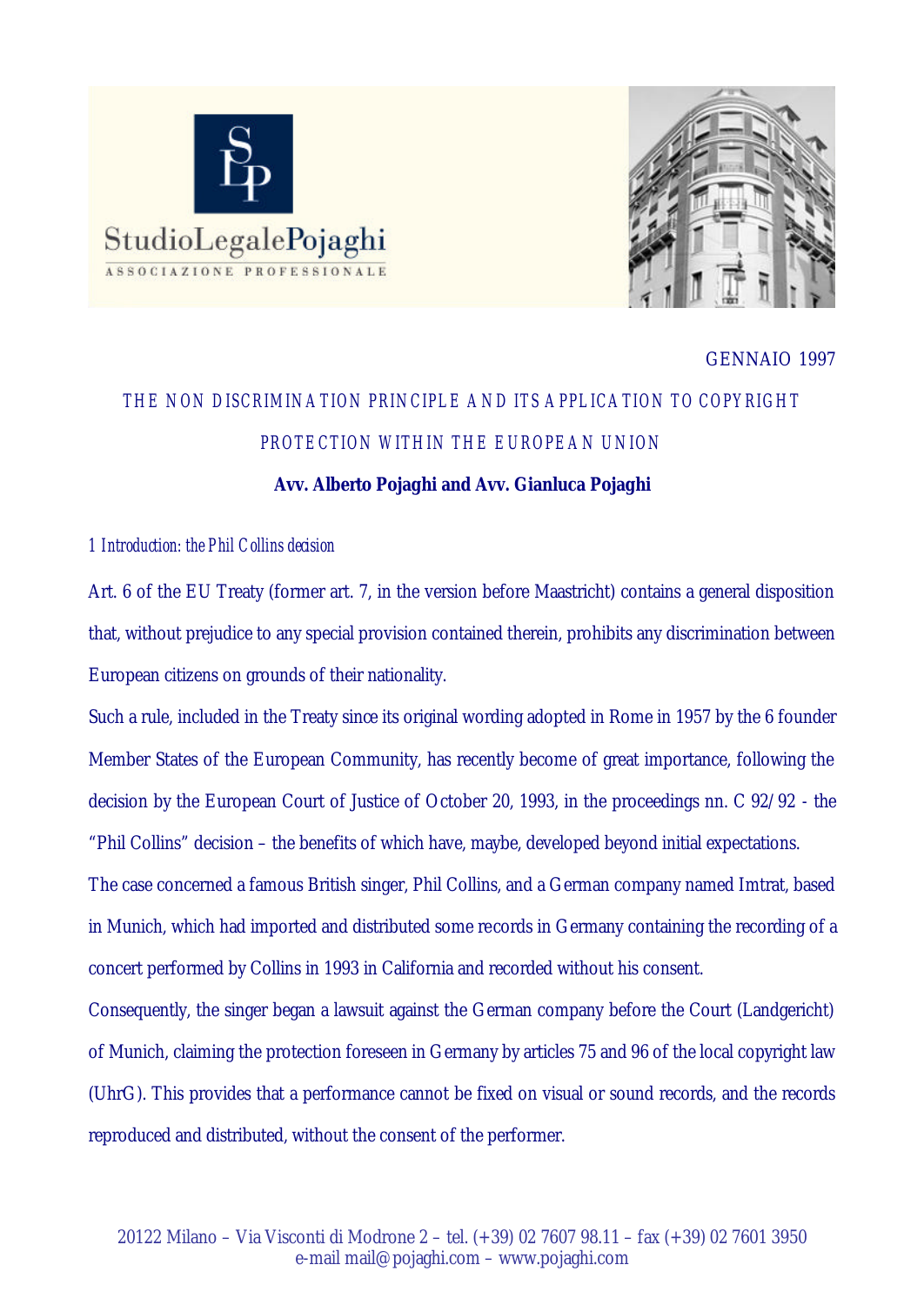The defendant company objected that art. 120 of the same law, referred to by art. 125, limited such protection to performances by German nationals, irrespective of where they took place, and to performances taking place in Germany, irrespective of the nationality of the performers. The only exception to this position would be where Germany's international obligations require otherwise. The Court of Munich referred the following questions to the European Court:

- 1) whether German copyright law was subject to the nondiscrimination principle set forth by art. 7 of the EEC Treaty;
- 2) if so, whether a member State was allowed to impose conditions on nationals of other member States before granting them the same level of protection enjoyed by its own citizens; and
- 3) whether art. 7 of the EEC Treaty was directly applicable.

This was the decision of the European Court:

- 1) Authors' rights and neighboring rights fall within the scope of application of the EEC Treaty in the sense of art. 7; the prohibition of discrimination laid down in this article is therefore applicable to these rights;
- 2) Art. 7 of the EEC Treaty shall be interpreted so that it is a violation of this regulation if legal provisions, which benefit the nationals of one member State, exclude authors and performing artists of another member State, as well as those deriving rights from them, from the right to prohibit the distribution in such State of a phonogram produced without their permission, where the performance took place abroad;
- 3) Art. 7 of the EEC Treaty shall be interpreted so that an author or performing artist of another member State, or those deriving rights from him, can rely on the prohibition of discrimination laid down in this regulation before a national Court, in order to claim the protection reserved to authors and performing artists who are nationals of that State.

The decision follows the same principle laid down in 1982 by an older decision of the EEC Commission, where the German body for the administration of rights of performing artists (GVL) was held to have abused its dominant position, by refusing to represent performing artists who were not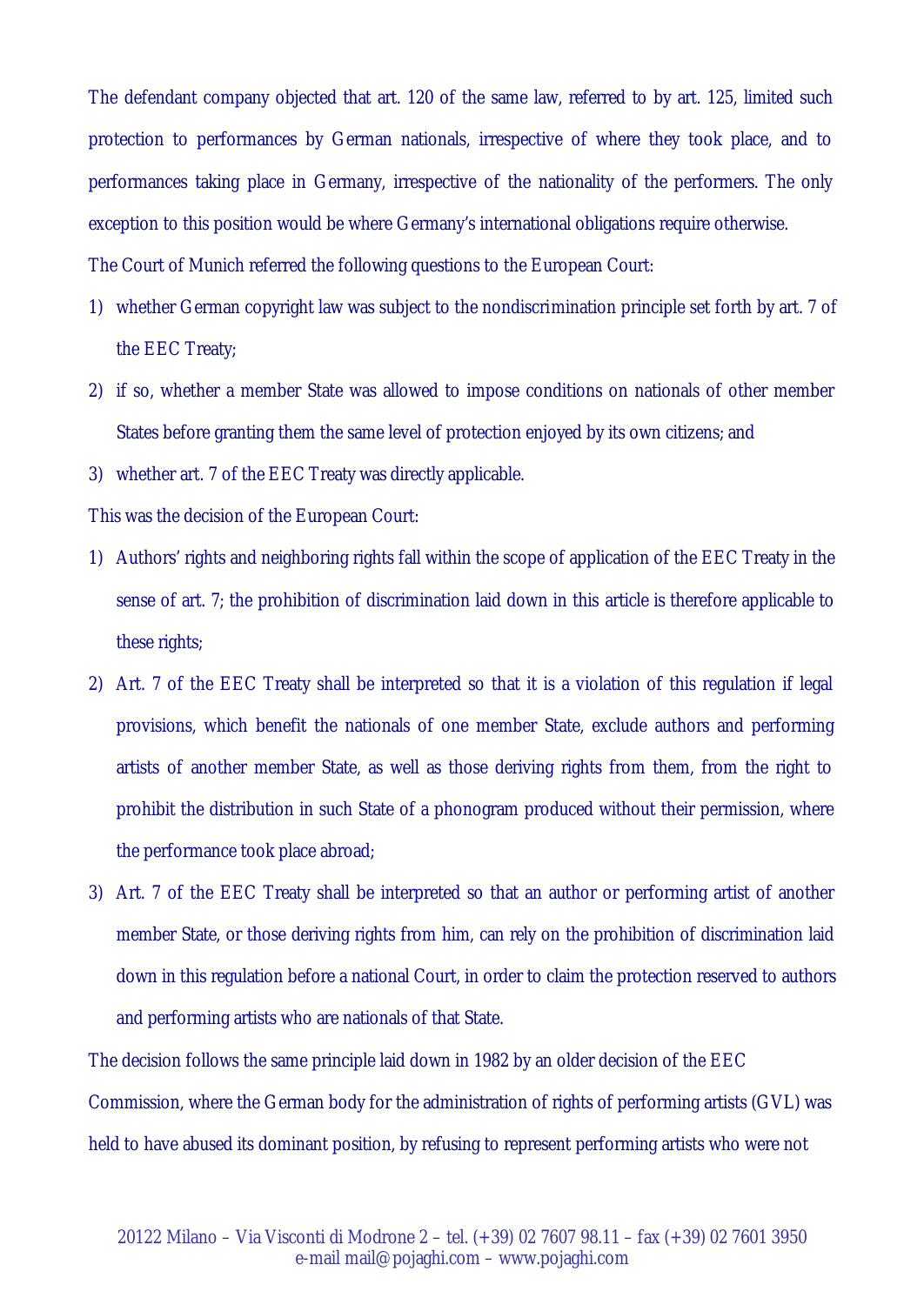German nationals and did not reside in Germany in claiming their rights against German users of their music (broadcasting companies); this was the only decision of its kind until 1993.

### *2 The pre-existing situation*

At the time when the Phil Collins decision was delivered, copyright protection throughout Europe still varied greatly from State to State.

In Germany and Austria (which at that time was outside the EEC) protection lasted for seventy years *post mortem auctoris*. In France too, it was seventy years but only in relation to musical works (with or without words). In Spain it was sixty years (eighty, according to the former law). Otherwise, protection existed for fifty years after the author's death.

Moreover, the States listed below granted the following additional periods of protection in conjunction with World War I and World War II:

| - Austria: | 7 years                                          | law dated July 8, 1953;  |  |
|------------|--------------------------------------------------|--------------------------|--|
| - Belgium: | 10 years                                         | law dated June 25, 1921; |  |
| - France:  | 6 years and 152 days law dated February 3, 1919; |                          |  |
|            | 8 years and 120 days law dated July 22, 1941;    |                          |  |
|            |                                                  |                          |  |

- Italy 6 years decree dated July 20, 1945.

With Italy, the following bilateral agreements have been reached in order to extend the same prorogations to Italian authors:

- Austria: exchange of diplomatic notes dated March 5, 1969 (but only for 6 years);

- France: exchange of diplomatic notes dated December 29, 1951 and July 29, 1957.

Under these agreements, Italy granted, on a reciprocal basis, the 6 additional years of the Italian World War II prorogation to Austrian and French authors.

Bilateral agreements have also been reached by Italy with Spain on October 12, 1957, and Germany on April 18-28, 1967, granting the full 56 years protection period to Italian authors in Spain and Germany and, by reciprocity, to Spanish and German authors in Italy.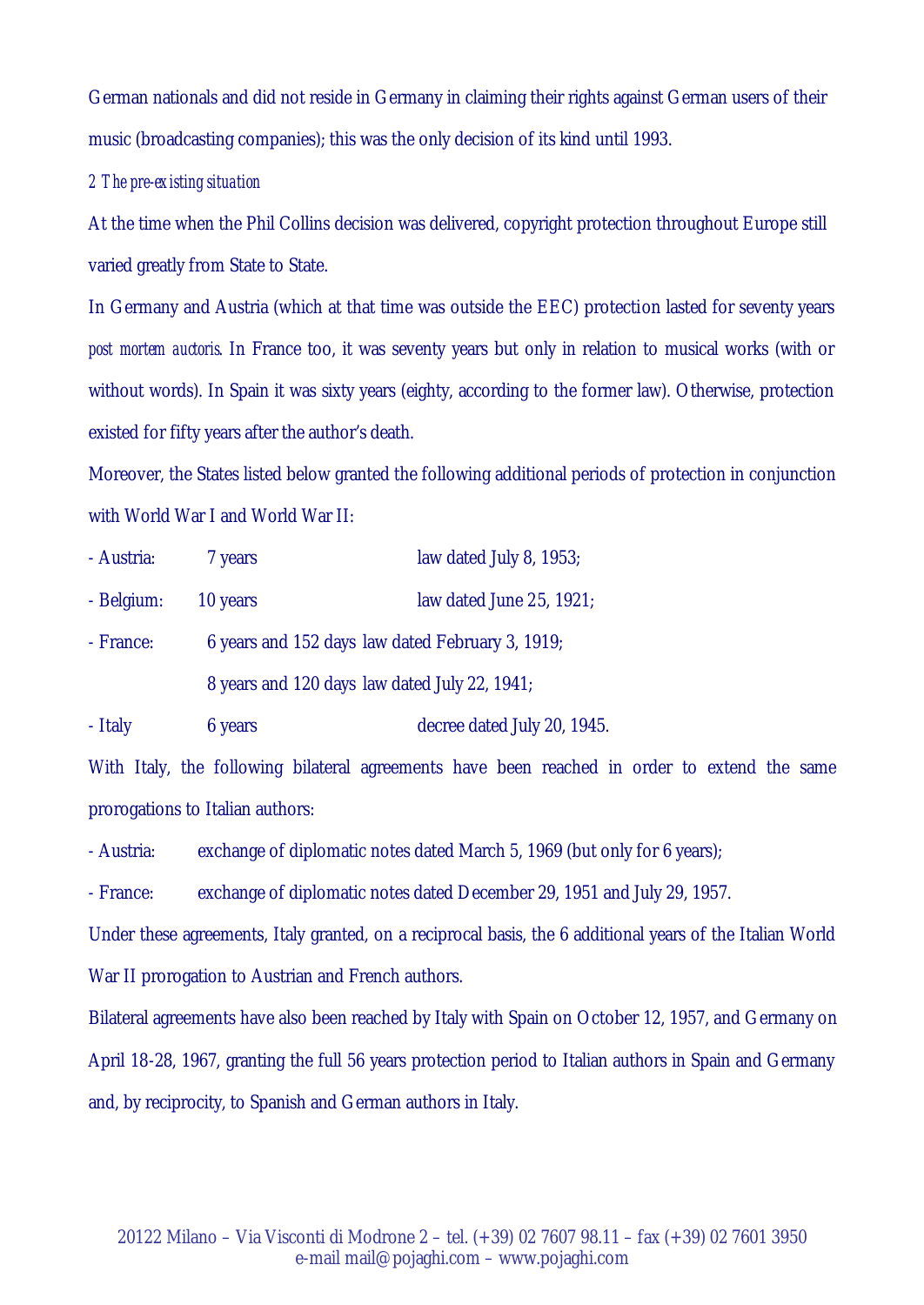Finally, the peace Treaty signed at the end of World War II contains a disposition (enclosure XV, letter A, art. 3), under which, when calculating the period of copyright protection in relation to works that were protected at the beginning of the conflict, belonging to any of the allied or associated powers (among which were France and the United Kingdom) or to their citizens, the period between the beginning of the conflict and the date when the Treaty came into force is not to be taken into account. As a consequence, the normal duration of such rights shall be considered as automatically extended in Italy for an additional term, corresponding to the above mentioned period of suspension.

Italian literature and case law have paid great attention to the question of the duration of copyright protection, whenever possible interpreting the rules broadly in order to allow the most comprehensive copyright protection.

After a few controversial decisions from various Courts of first and second instance, two consecutive decisions of the Italian Supreme Court (Corte di Cassazione) n. 9326 dated September 4, 1993, and n. 9529 dated November 12, 1994, concerning the protection of cinematographic works originating from the United States of America (but the principle could also apply, *mutatis mutandis*, to other allied and associated powers, such as France and the United Kingdom) clearly stated that the Italian presidential decree n. 19/79, which extended copyright protection in Italy for those works from thirty to fifty years, did not include the six years prorogation for World War II and the suspension provided for by the peace Treaty in favour of the works of the allied and associated powers.

*3 The interaction between the EC Directive n. 93/98 dated October 29, 1993, and the nondiscrimination principle* On October 29, 1992, the EC Council issued the Directive n. 93/98, harmonizing the duration of copyright protection in every member State to 70 years *p.m.a.*. Articles 10 and 13 of the Directive ruled that the extension would be granted to all those works and subject matter which, on July 1, 1995, were still protected in at least one member State.

All the European States are also members of the Bern Convention for the protection of literary and artistic works, under which (art. 7, par. 8) the duration of copyright protection is ruled by the law of the Country in which the protection is claimed; however, the convention states that, unless there is a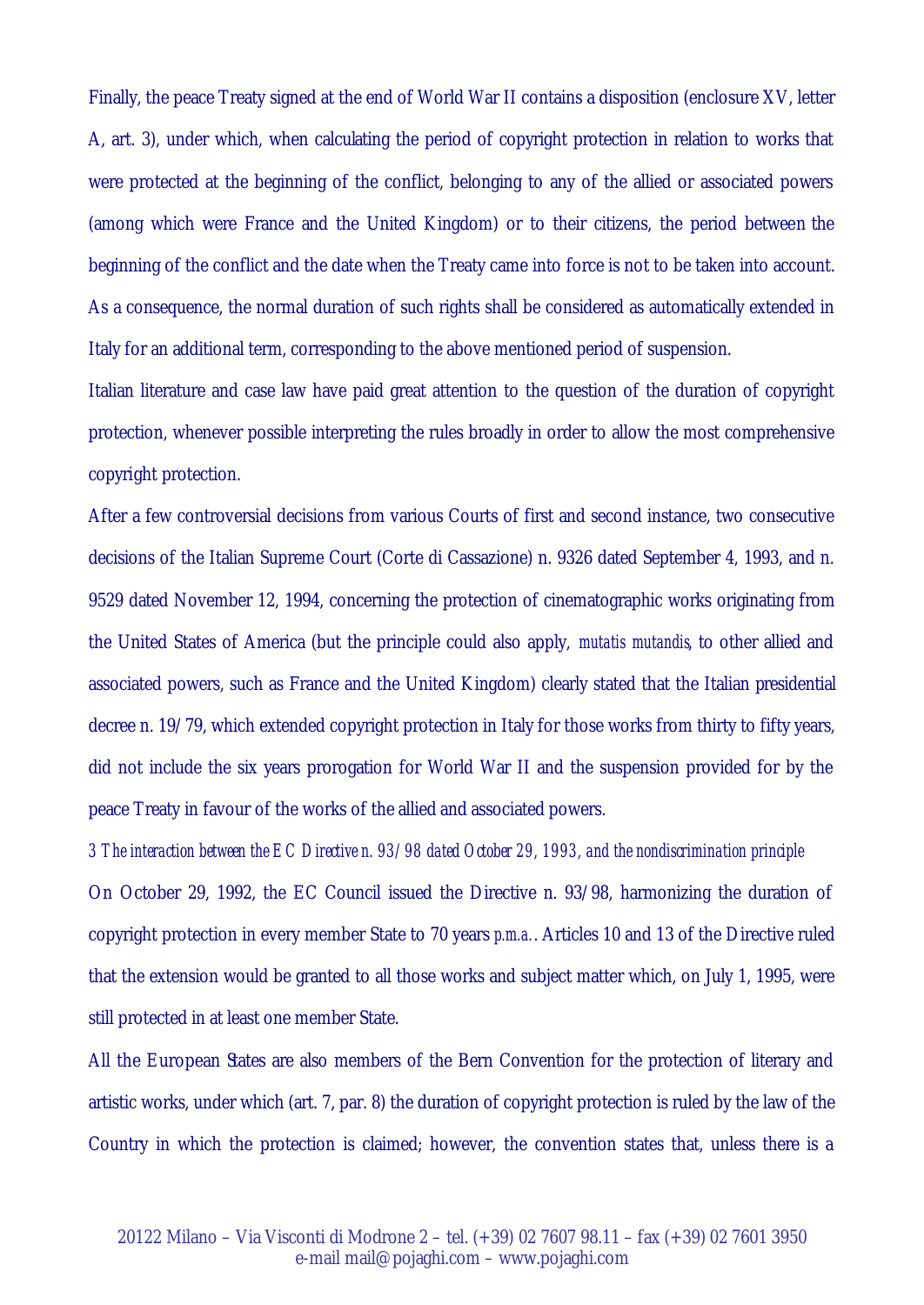different legal disposition in that Country, the duration of such protection cannot exceed the period foreseen in the Country of origin of the work (the so called "rule of comparison of terms": as a general principle, no work can enjoy protection abroad when it has already fallen into the public domain in its own Country).

One exception to this rule can be found in the exchange of diplomatic letters dated July 29, 1957, between Italy and France; these allow Italian works which enjoy the full French World War II prorogation of 8 years and 120 days to benefit in France from a protection period of 2 years and 120 days longer than in Italy, their Country of origin.

Outside the European Union, there is the exchange of diplomatic notes dated October 28, 1892 (later confirmed in 1902 and then again in 1915), between Italy and the United States of America; according to which Italy has given "*formal assurance that the law of Italy permits to citizens of the United States the benefit of literary, artistic and musical copyright on substantially the same basis as to Italian subjects*". In return, Italian citizens enjoy the protection granted to US citizens by American copyright law (on the basis of this agreement Italy currently grants to the works of US nationals the full period of protection available in Italy - 70 years *p.m.a.* – plus 5 years and 10 months of war suspension in accordance with the aforementioned peace Treaty).

The original intention of the EC Directive was that "*at least one member State*" (as indicated in Art. 10) was meant to be – save specific exceptions – the Country of origin of the work.

However, the Phil Collins decision has changed things completely by bringing with it the unexpected consequence that every European author was to be considered protected, in every member State, exactly as if he were a citizen of that State, even if his works had already fallen into the public domain in his own Country.

So, for example, an English author whose works are no longer protected in the UK could - and actually should, if his death took place not more that 70 years before 1995 - still be considered protected in Germany for the entire term foreseen by the German law (70 years *p.m.a.*) at the reference date of the Directive (July 1, 1995). As such, he is entitled by articles 10 and 13 of the Directive to enjoy the longer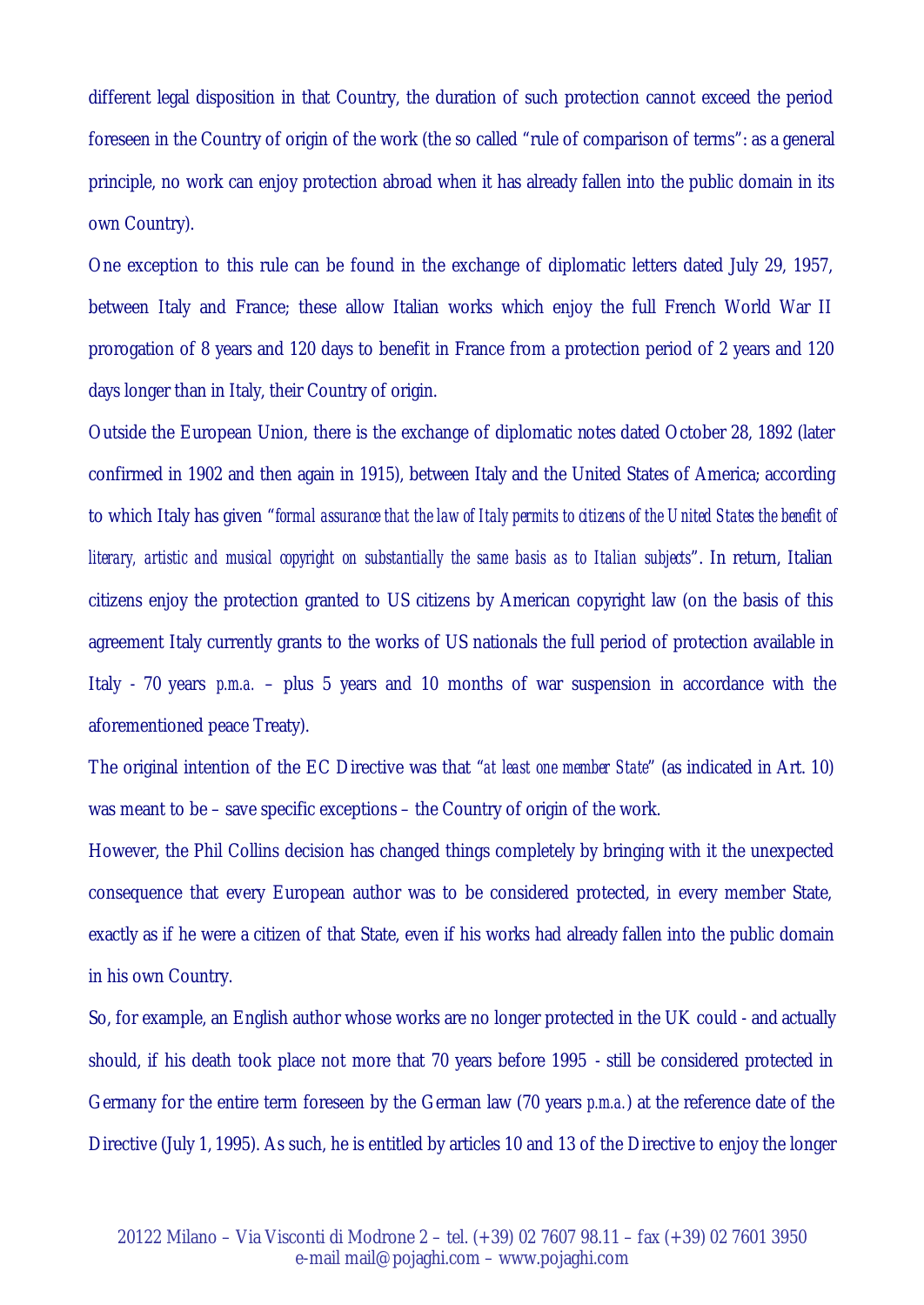protection period foreseen by the new European rule (also 70 years *p.m.a.*) all over Europe, including his own Country, on a retroactive basis.

In other words, the Phil Collins decision provided the key to circumvent, at the European level, the rule of comparison of terms set out in art. 7, par. 8, of the Bern Convention.

*4. "Divisibility"*

A further consequence may be seen in relation to dramatico-musical works; some States with a shorter protection period, such as Italy, consider these as works of joint authorship. They are, therefore, protected as a whole and there is only one protection term running from the death of the last surviving co-author, composer or librettist (the so called "indivisibility" rule).

In other member States, such as Germany, dramatico-musical works are subject instead to the opposite regime (the so called "divisibility" rule), so that each of the contributions (music and libretto) enjoys an independent period of protection, running from the death of each co-author.

So, for example, we could have a work, originating from a State with a shorter term of protection (50 years) and in which the "indivisibility" rule applies, which has already fallen into the public domain in his own Country but that should be considered still protected, even if limited to the musical or literary part, in a Country with a longer protection term and in which the "divisibility" rule applies (such as Germany). For the combined effect of the Directive n. 93/98 and the Phil Collins decision, such work would then re-acquire protection in the entire EU, including its Country of origin. And since this Country applies the "indivisibility" rule, the protection would also be extended to the other contribution, even if no longer protected in the Country of longer protection.

#### *5. The German experience*

The Phil Collins decision originated in Germany and it was in Germany that it had its first and most significant effects.

Back in 1985, the rule of comparison of terms set out by the Bern Convention was applied exactly by the German Supreme Court (Bundesgerichtshof), when it denied an Italian opera ("Tosca" by Puccini) the right to be protected for the German term of 70 years *p.m.a.*, because it had already fallen into the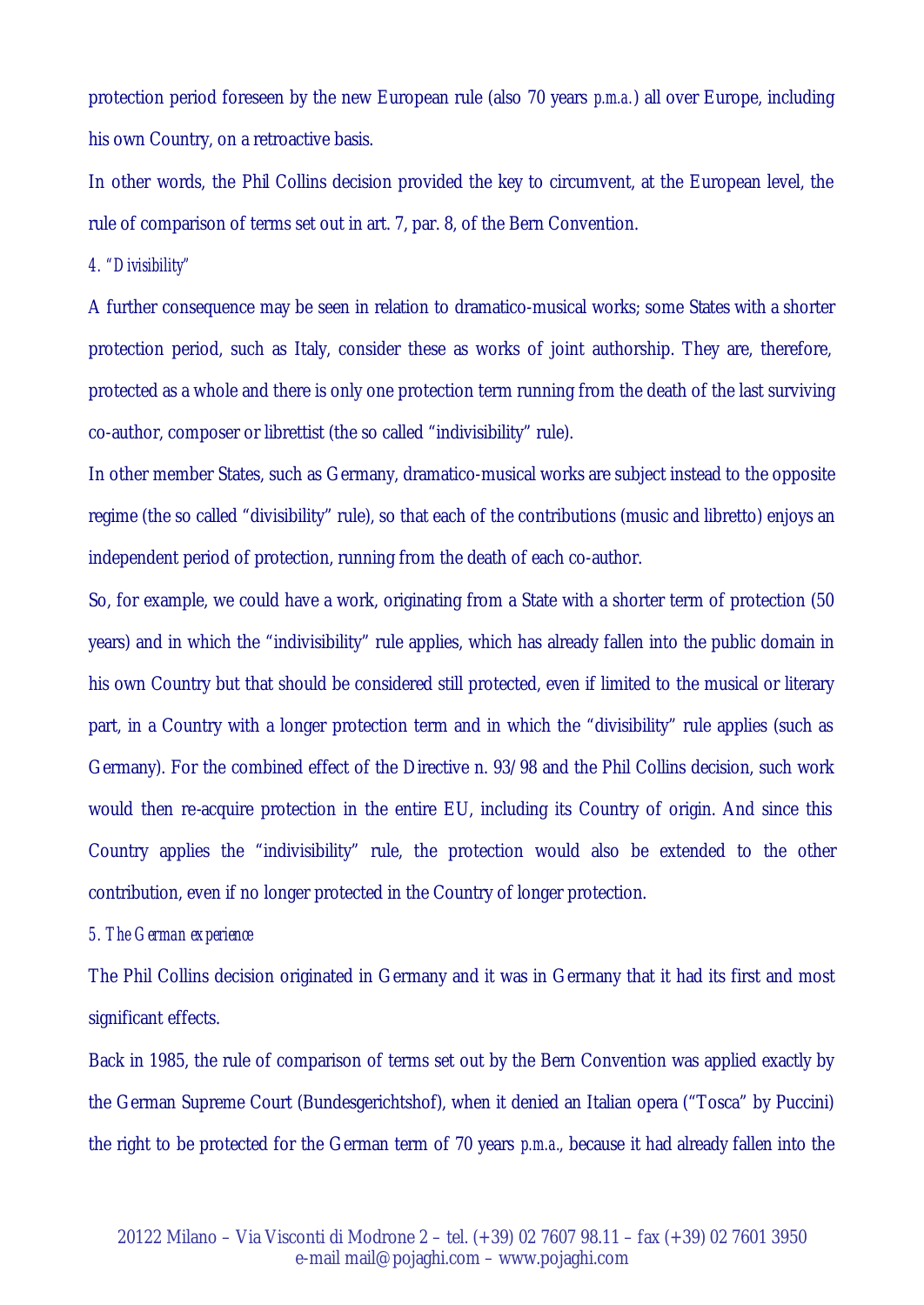public domain in Italy, its Country of origin (protection in Italy at that time was 50 years *p.m.a.*, plus 6 years for the war prorogation).

Notwithstanding this, on April 21, 1994, the German Supreme Court (Bundesgerichtshof) changed its viewpoint with its decision in respect of some recordings by the British group "The rolling Stones" made in the UK in 1964 and 1965; this was followed by another decision of the Court of Appeal (Oberlandesgericht) of Stuttgart on November 2, 1994, concerning some recordings by the group "Genesis" made in the US in 1986.

Both decisions affirmed the applicability of the non discrimination principle to authors' and neighboring rights. They show, in particular, how the Phil Collins decision, which applies an already existing law, is also applicable to violations which took place prior to the judgement.

In relation to authors' rights, the Court (Landgericht) of Frankfurt on Main considered the issue in its decision of April 4, 1996. Again this concerned a series of performances of the works of Giacomo Puccini (who died in 1924) in Germany after the works had fallen into the public domain in Italy but during the period in which, under the non discrimination principle, they should have been considered as protected by German copyright law. The decision (against which an appeal has been filed and is still pending) applied the same principle, granting the publisher of the works the right to receive: i) statements of information about the use of the works in Germany within the term of 70 years *p.m.a.* (i.e. up to December 31, 1994); and ii) compensation for damages.

Finally, art. 120 of the German copyright law (UhrG) - the root of the Phil Collins decision – was amended on July 23, 1995, by the implementation in Germany of the term Directive n. 93/98. The new version of art. 120 provides today that "*nationals of another member State of the European Union or another signatory State to the Agreement on the European Economic Area*" shall have "*equal status with German nationals*". *6 Italian implementation of the Directive n. 93/98*

In Italy, the extension of the term of copyright protection from 50 (plus 6 years of the war prorogation) to 70 years *p.m.a.* has been granted by art. 17 of the law n. 52 of February 6, 1996, which came into force on February 25, 1996.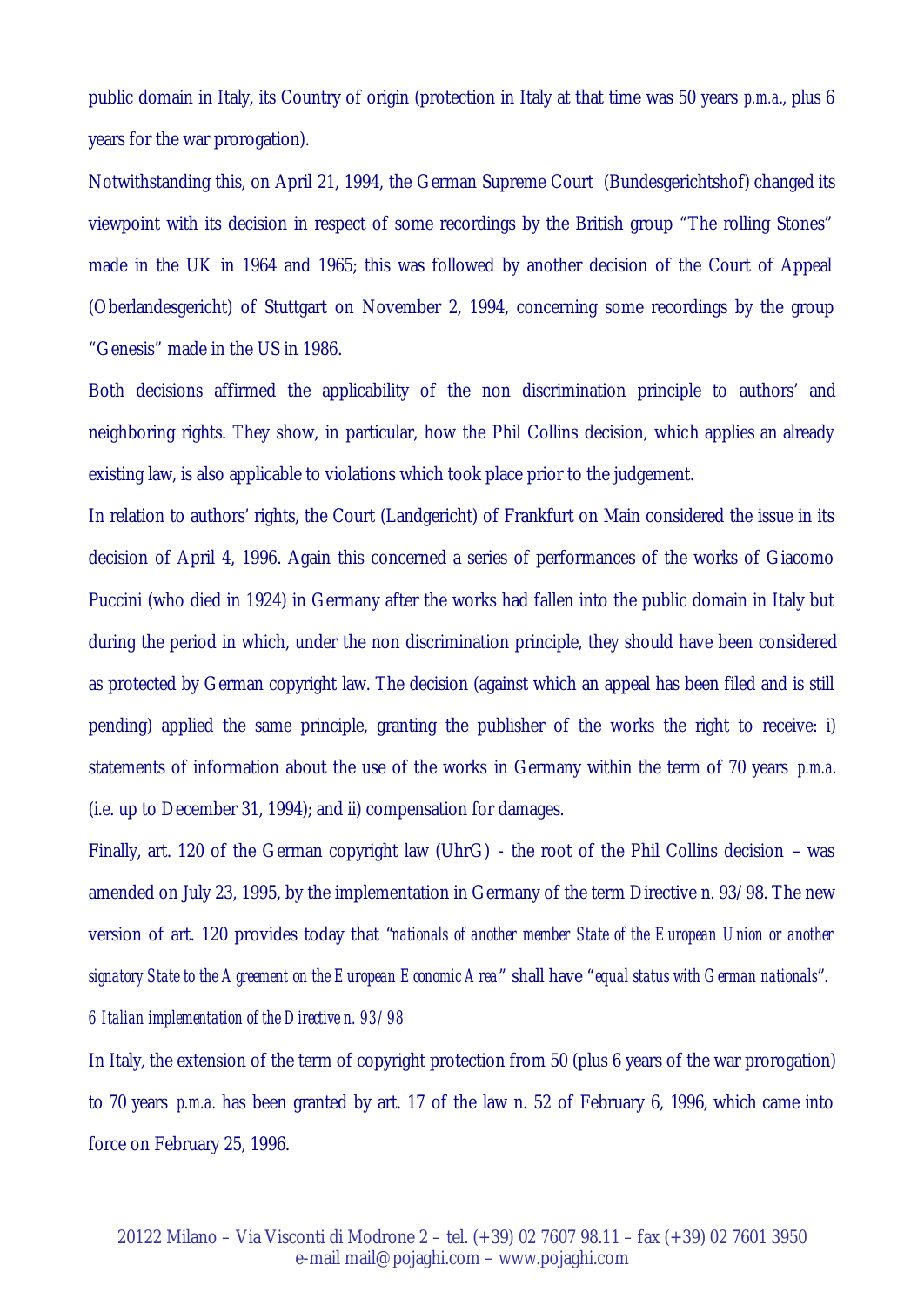Since the law has been adopted after the reference date set forth in art. 10 of the Directive n. 93/98 (July 1, 1995), the adoption of a new instrument has been proposed in order to ensure that the extension of the protection runs from a date before July 1, 1995. At the time of writing this article, the new instrument is still under discussion at the Italian Parliament.

It is clear that, if the new instrument is adopted, Italian works and subject matter will be protected in every member State on the basis of the Directive and as a consequence of an explicit legal disposition of the Italian State.

Even without this explicit disposition, however, the same conclusion should be reached, and this for two reasons:

- 1) on the basis of the Phil Collins decision, at the reference date of July 1, 1995, Italian works and subject matter were protected in those Countries with a longer protection term (Germany, Austria, Spain and - for musical works - France);
- 2) with the adoption of the German law of June 23, 1995, an explicit equalization of treatment has been granted, under German copyright law, between German citizens and other EU nationals, including Italians.

## *7 Conclusions*

In the past few years significant developments have been taking place in the framework of copyright protection within the European Union. A series of legal systems, at first quite different from one another, have been the focus of an effort of harmonization by the European institutions: harmonization that, with the EC Directive n. 93/98, has also affected the duration of copyright protection.

The Phil Collins decision, intervening after the issuing of the Directive but before the national legislations could implement it, has anticipated and, in part, extended its effect. We have already pointed out how the original wording of Art. 10, par. 2, of the Directive ("*the terms of protection provided for in this Directive shall apply to all works and subject matter which are protected in at least one member State on the date referred to in art. 13*") was intended to grant the longer protection period to all works still protected, at